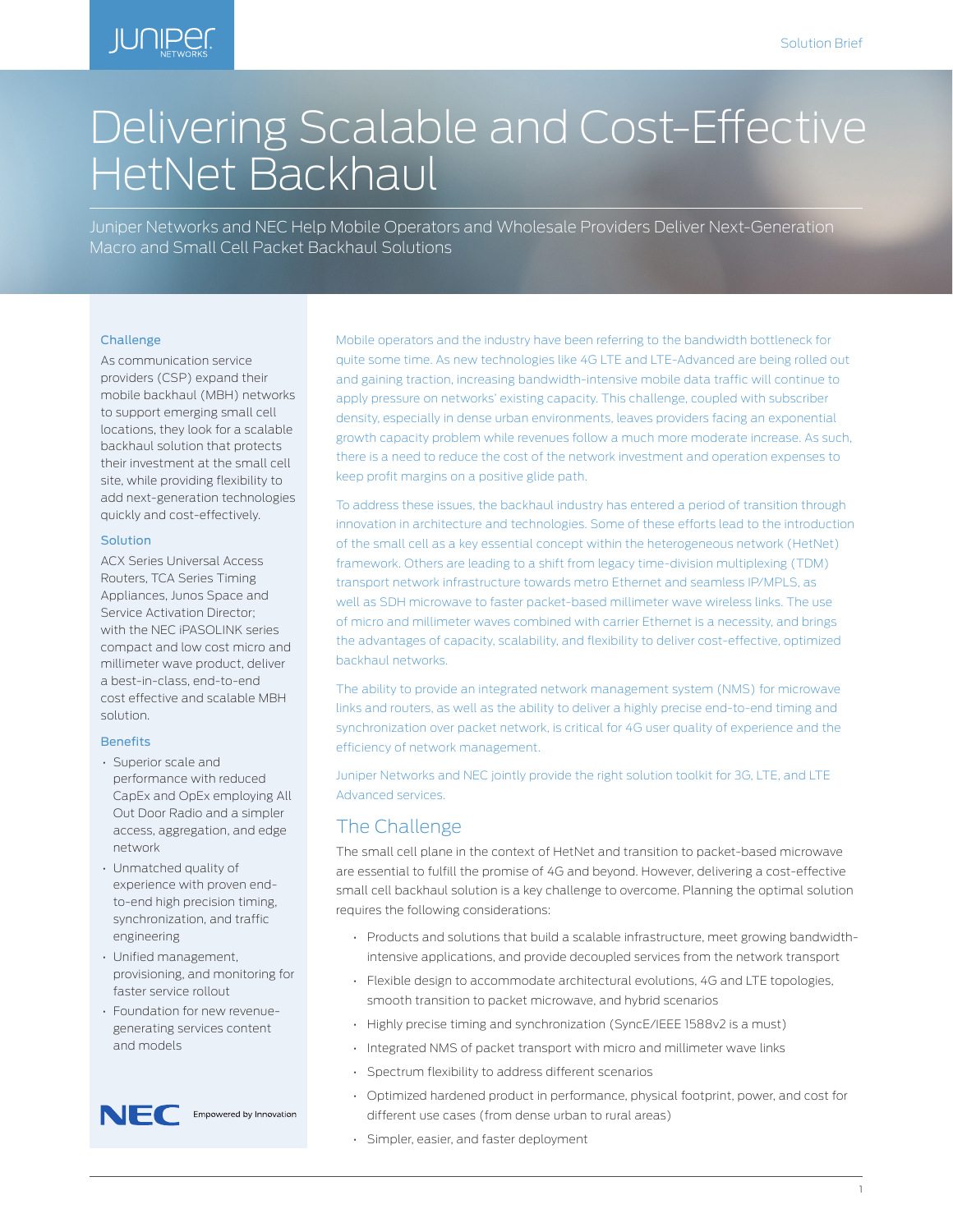## The Juniper Networks and NEC Microwave and Millimeter Wave (V and E bands) Backhaul Solution

Juniper Networks and NEC deliver an integrated backhaul solution that provides the end-to-end network optimization, provisioning, management, and packet synchronization that are essential for 4G and LTE Advanced deployment (Figure 1). The Juniper Networks® ACX Series Universal Access Routers are built to support diverse service architectures and hardened for reliable outdoor operations. This enables rapid deployment of access services, and it allows for a seamless end-to-end service delivery architecture that is decoupled from the underlying network, addressing a multitude of applications and customer types.

The operational intelligence of IP/MPLS in Juniper Networks Junos® operating system permits traffic steering and makes efficient use of existing bandwidth. Flexible services can be applied at the access layer and optimized per customer. The ACX Series provides deployment flexibility and superior quality of experience (QoE) while introducing optimization throughout the network to enable lower capital and operating expenses. The cost-effectiveness of Ethernet/MPLS technologies, optimal system characteristics of the platforms, and streamlined operations result in OpEx reduction, while the service awareness of the backhaul network enables further monetization.

Seamless MPLS enables further benefits in resiliency, convergence, and scale, which combine with the reliability of Juniper's hardware and software to maximize service availability. Extensive quality of service (QoS) and traffic engineering capabilities deliver premium quality of experience.

The ACX Series router also incorporates the Juniper Networks TCA Series Timing Appliances technology to deliver a comprehensive, high precision, carrier-class timing with synchronization that enables graceful migration to LTE-Advanced.

In addition, hauling (backhaul and fronthaul) requires different techniques and technologies. This leads to a toolkit approach that provides flexibility of choice and best leverages the constraints and advantages of the environment. Microwave has been the main medium for macro-cell backhaul and offers advantages of volume and cost. As part of the heterogeneous network, the industry is adopting millimeter wave (60 GHz and 70/80 GHz frequencies) as well, to meet the backhauling demand of small cell.

Millimeter waves allow for more densely packed wireless links resulting in very efficient spectrum utilization. The 60 Ghz high frequency spectrum combines the advantages of unlicensed or lightly licensed spectrum cost and high capacity. This particular band characteristic to oxygen absorption provides increased security through better interference immunity and is well suited for high frequency reuse and short range links in the order of 1 Km. The higher 70/80 Ghz spectrum offers a higher data capacity and usually a higher point-to-point range capability.

NEC is a recognized top-rated microwave industry market leader supporting carrier-grade Ethernet wireless links. NEC provides the All Outdoor Radio (AOR) product line—iPASOLINK— covering various use case scenarios for fast and cost-effective small cell deployments. NEC demonstrates leadership in the industry with its adoption and addition of millimeter wave technologies in its wireless link products portfolio with the ability to deliver Juniper's industry-leading timing solution.



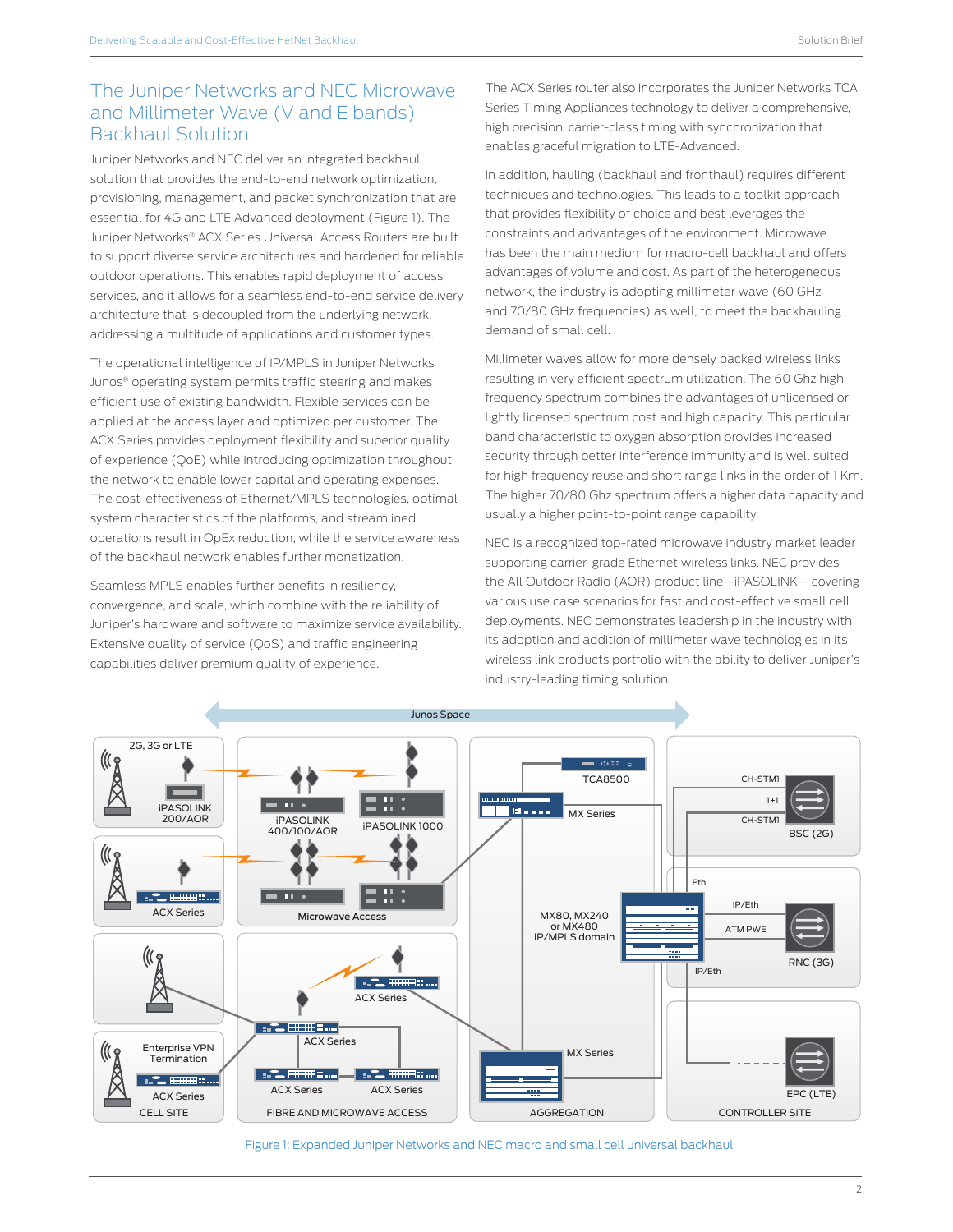NEC's iPASOLINK toolkit provides all of these key technologies for best deployment scenarios and QoE. The iPASOLINK6-42 GHz AOR and iPASOLINK split-mount series provides remote small cell connectivity and urban aggregation.

The iPASOLINK60 Ghz V-band unlicensed AOR is a very compact all outdoor radio with a small antenna designed for urban street level connectivity. This makes migrating to a cutting-edge, high-densityIP transport network possible with efficient frequency planning, shorter time to market, and costeffective network deployment.

The iPASOLINK E-band AOR spectrum covering 70-80 Ghz frequencies for urban small cell traffic aggregation, distributed radio access network (RAN) fronthaul, and last mile broadband access, is capable of delivering capacities in excess of 10 Gbps. The iPASOLINK E-band AOR exemplifies NEC's unique expertise in high modulation, spatial aggregation, and low latency radio transmission, and it utilizes new cutting-edge components to deliver value based on future-proof performance and marketleading low cost of ownership.

The iPASOLINK series is a compact, lightweight, low power consumption, and exceptionally reliable radio unit. These attributes have become increasingly important in the operation of packet radio transmission networks, as small size and low weight significantly simplify and ease installation procedures, while high reliability eliminates the costs of field replacements and repair.

The combination of ACX Series Universal Access Routers with TCA Series technology and iPASOLINK series superior network performance delivers the most flexible, integrated, end-to-end high precision timing and synchronization solution. It supports Precision Time Protocol (PTP) across microwave links, and a hybrid mode of operation combined with SyncE for enhanced performance.

Finally, a single, integrated, end-to-end management solution is possible through Juniper Networks Junos Space and Services Activation Director that couple hardware-based management, including wireless links and provisioning traffic engineering capabilities. This solution delivers a premium QoE and eases operation with a consolidated fault, configuration, accounting, performance, and security (FCAPS) management view. It includes use cases configuration templates for services enablement and timing scenarios, as well as an open standardized API to facilitate integration with operations and business support systems (OSS/BSS).

## Features and Benefits

Table 1: Joint Juniper Networks NEC Solution Features and Benefits

| Feature                                                          | Description                                                                                                                                                                                                                                                     | <b>Benefits</b>                                                                                                                                                                                                                                                                                                                                                    |
|------------------------------------------------------------------|-----------------------------------------------------------------------------------------------------------------------------------------------------------------------------------------------------------------------------------------------------------------|--------------------------------------------------------------------------------------------------------------------------------------------------------------------------------------------------------------------------------------------------------------------------------------------------------------------------------------------------------------------|
|                                                                  |                                                                                                                                                                                                                                                                 |                                                                                                                                                                                                                                                                                                                                                                    |
| Micro and millimeter wave toolkit                                | Offers an unmatched portfolio toolkit from NEC, a<br>top ranked market leader with proven deployment<br>history for traditional microwave radio, bringing this<br>expertise to new emerging millimeter wave links for<br>LTE-Advanced and small cell deployment | Easy, simple, flexible, and cost-effective<br>deployment for packet radio<br>6-42 Ghz split mount series for remote small cell<br>connectivity and urban aggregation<br>. 60 Ghz V-band unlicensed for urban street level<br>connectivity<br>· 70-80 Ghz E-band for urban small cell traffic<br>aggregation, distributed RAN fronthaul, and last<br>mile broadband |
| High precision timing and<br>synchronization                     | Provides end-to-end, best-in-class, scalable,<br>reliable, and proven high precision timing and<br>synchronization technologies                                                                                                                                 | Hardware-based time-stamping and superior<br>algorithms for clock extraction<br>• Hybrid-mode operation combining PTP and<br>SyncE for enhanced performance<br>Support for boundary and transparent clocks to<br>minimize jitter and increase timing accuracy<br>· Future-proof hardware to ensure conformance to<br>current and emerging standards                |
| Seamless MPLS                                                    | Enables end-to-end flexible and scalable service<br>architecture through IP/MPLS                                                                                                                                                                                | · Higher scale at lower cost due to customer and<br>service transparency in access, aggregation<br>· Enables services decoupling from network<br>architecture providing the foundation for a robust<br>converged network                                                                                                                                           |
| Fully integrated end-to-end NMS,<br>provisioning, and monitoring | Provides end-to-end view, provisioning, and<br>monitoring of backhaul network, including wireless<br>links and an open API towards OSS/BSS                                                                                                                      | • Lower cost through simplified operations<br>Faster rollout of services and timing requirement<br>through use case templates<br>Easy and facilitated integration through<br>standardized open API                                                                                                                                                                 |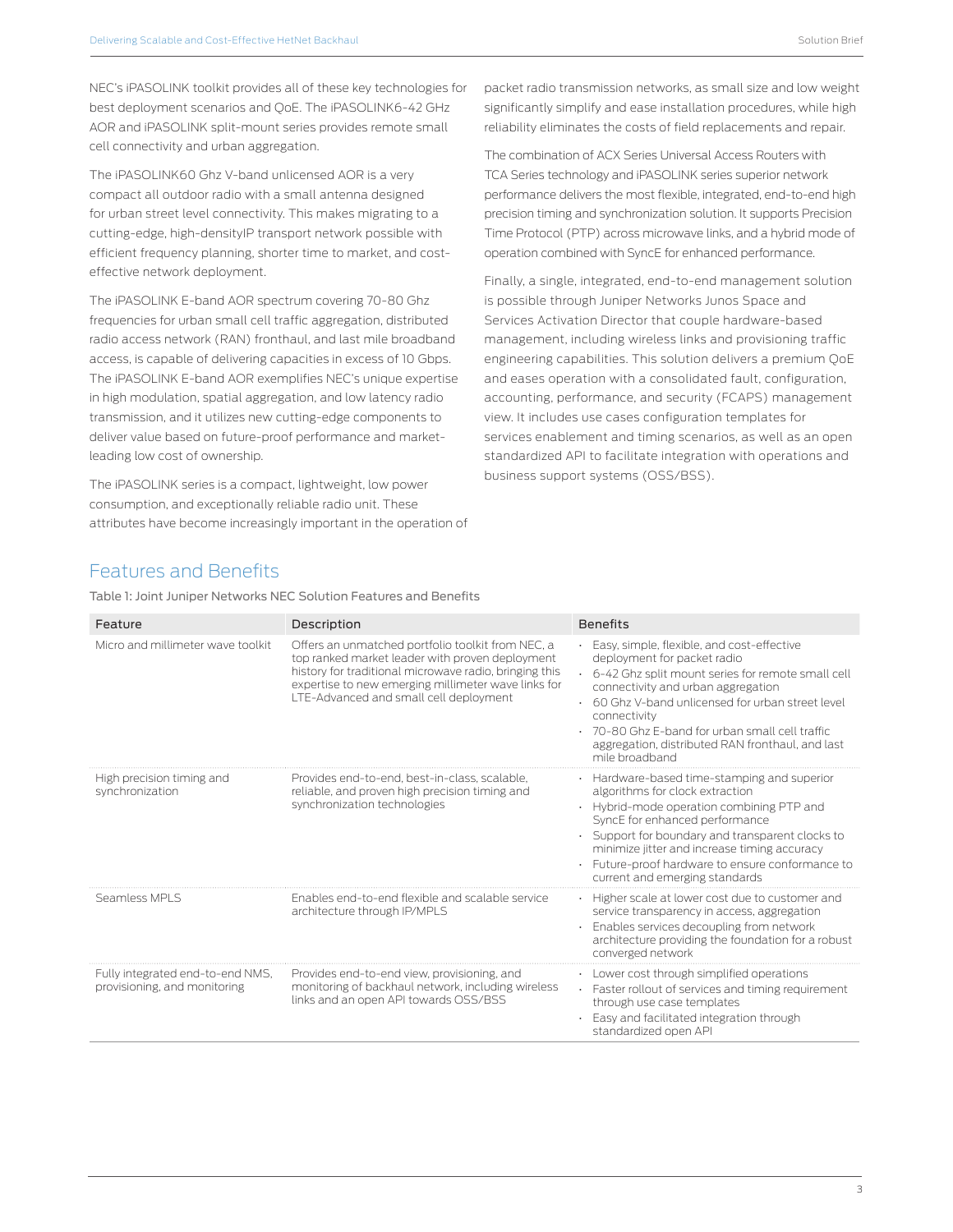The NEC and Juniper Networks joint HetNet backhaul solution supports flexible Layer 2 and Layer 3 network topology operations in the access and aggregation domains to ease the transition towards 4G LTE and LTE Advanced, delivers an unmatched endto-end precision timing to the base station, and an integrated orchestration and management layer with NMS to provide effective network provisioning and optimization that includes the wireless links.

Juniper Networks and NEC provide the most advanced and comprehensive backhaul toolkit available in the market to uniquely enhance network performance and drive down the cost of ownership. It is designed for easy integration into a complete universal access solution. Leveraging the mobile backhaul as a catalyst, providers with additional service models such as

residential broadband, business access, and wholesaling can migrate to a single access architecture where their entire service offering footprint can be provided through the Juniper's universal access technology.

## Solution Components

The joint solution consists of Juniper Networks ACX Series Universal Access Routers for the cell site router, access, and pre-aggregation; Juniper Networks MX Series 3D Universal Edge Routers for metro aggregation; TCA Series for timing and synchronization services. Junos Space and Services Activation Director for provisioning, NMS and OSS/BSS integration; and NEC iPASOLINK series for micro and millimeter wave. The functionality and benefits provided by each are summarized in the table below.

#### Table 2: Solution Components

| Feature                        | Description                                                                                                                                                                                                                                                                                                                                      | <b>Benefits</b>                                                                                                                                                                                                                                                                                                                                                                                                                                                                                                      |
|--------------------------------|--------------------------------------------------------------------------------------------------------------------------------------------------------------------------------------------------------------------------------------------------------------------------------------------------------------------------------------------------|----------------------------------------------------------------------------------------------------------------------------------------------------------------------------------------------------------------------------------------------------------------------------------------------------------------------------------------------------------------------------------------------------------------------------------------------------------------------------------------------------------------------|
| iPASOLINK <sup>1</sup> series  | · Industry-leading, high capacity microwave radio link<br>supporting carrier-grade Ethernet<br>- All Out Door Radio (AOR) product line<br>Top rated and ranked microwave vendor<br>٠                                                                                                                                                             | Elexible micro and millimeter wave toolkit operating in<br>license and license light spectrum and providing up to<br>full true gigabit rate<br>• Offers full range of frequencies from 6-42 GHz,<br>V-band 60 Ghz, and E-band (70-80 GHz)<br>· Provides low cost, ultra compact lightweight unit with<br>simplified and quick installation<br>· Delivers end-to-end leading timing, low jitter and<br>latency for LTE-Advanced and small cell deployments                                                            |
| ACX Series <sup>2</sup>        | Industry best-in-class cell site router for access, pre-<br>aggregation (Carrier Ethernet AWARDS EMEA 2012)<br>60 Gbps platform, hardened fanless design with 65 W<br>¥.<br>power over Ethernet (PoE+)<br>Integrated precision timing (IEEE1588, SyncE),<br>¥.<br>seamless MPLS, OAM, wide range of interfaces                                   | · Provides most flexible and scalable decoupled<br>services framework from network architecture through<br>seamless MPLS<br>· Allows for highest quality of experience (OoE) with<br>proven integrated and deployed leading precision<br>timing<br>· Ensures reliable outdoor operation with environmental<br>hardened fanless and enhanced power efficiency<br>• Facilitates operation with Ethernet and MPLS OAM<br>(802.lag, Y.1731, 802.3ah) support                                                             |
| <b>TCA Series</b> <sup>3</sup> | Provides carrier-grade leading packet timing server<br>and client functionality<br>Supports slave and boundary PTP, and SyncE<br>$\cdot$<br>PTP grandmaster stratum 1-3<br>$\cdot$<br>BITS, PPS, and frequency<br>Can operate with DC/AC power supplies<br>Sync sources (GPS, T1/E1), TOD output<br>Uses OCXO and Rubidium reference oscillators | • Offers a rich set of world-class timing options for<br>better OoE<br>· Provides deployment flexibility by allowing customers<br>to pick the technology best suited for different<br>segments (access, aggregation, edge) of the network<br>· Provides investment protection in existing<br>technologies<br>· Supports a hybrid mode of operation, line and tree<br>topologies<br>Delivers nanosecond time-stamp accuracy,<br>exceptional holdover characteristics, and reduces or<br>eliminates reliance on cesium |
| Junos Space <sup>4</sup>       | • Uses a Web 2.0 GUI for NMS<br>· Supports a Device Management Interface (DMI), XML,<br>and RESTful API<br>Offers hot-pluggable/multitenant applications                                                                                                                                                                                         | Provides a fully integrated NMS Web GUI for the joint<br>Juniper-NEC solution<br>· Supports end-to-end Sync and timing view and<br>provisioning as well as time probe for delay and jitter<br>measurement<br>· Ensures error-free service provisioning and monitoring<br>of metro Ethernet and MPLS with SAD<br>· Includes auto-discovery of network elements, full<br><b>FCAPS</b><br>· Facilitates integration of third-party and existing OSS/<br><b>BSS</b> applications                                         |